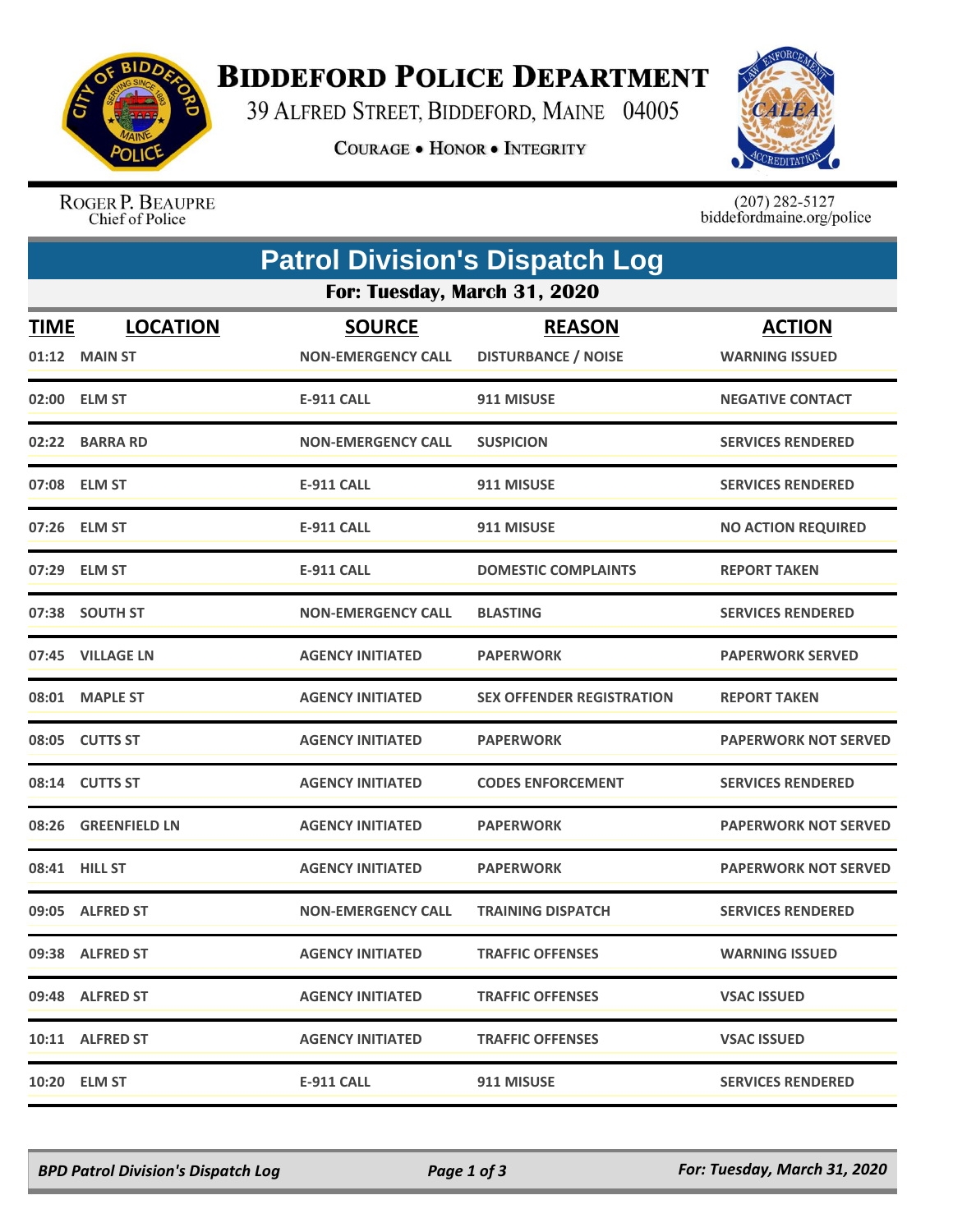| <b>TIME</b> | <b>LOCATION</b><br>10:59 MAY ST | <b>SOURCE</b><br><b>AGENCY INITIATED</b> | <b>REASON</b><br><b>TRAFFIC OFFENSES</b> | <b>ACTION</b><br><b>VSAC ISSUED</b> |
|-------------|---------------------------------|------------------------------------------|------------------------------------------|-------------------------------------|
|             | <b>11:06 MAIN ST</b>            | <b>AGENCY INITIATED</b>                  | <b>SEX OFFENDER REGISTRATION</b>         | <b>REPORT TAKEN</b>                 |
|             | 11:44 HARRISON AVE              | <b>E-911 CALL</b>                        | <b>DISTURBANCE / NOISE</b>               | <b>SERVICES RENDERED</b>            |
|             | 12:22 MAIN ST                   | <b>NON-EMERGENCY CALL</b>                | <b>THEFT</b>                             | <b>SERVICES RENDERED</b>            |
|             | 12:35 WESTERN AVE               | <b>E-911 CALL</b>                        | 911 MISUSE                               | <b>WARNING ISSUED</b>               |
|             | 13:08 BIRCH ST                  | <b>NON-EMERGENCY CALL</b>                | <b>PRICE GOUGING</b>                     | <b>REPORT TAKEN</b>                 |
|             | 13:26 BRADBURY ST               | <b>NON-EMERGENCY CALL</b>                | <b>ALL OTHER</b>                         | <b>NO ACTION REQUIRED</b>           |
|             | 13:28 BRADBURY ST               | <b>E-911 CALL</b>                        | <b>CIVIL COMPLAINT</b>                   | <b>SERVICES RENDERED</b>            |
|             | 13:41 MAY ST                    | <b>E-911 CALL</b>                        | 911 MISUSE                               | <b>SERVICES RENDERED</b>            |
|             | <b>14:07 PIKE ST</b>            | <b>E-911 CALL</b>                        | 911 MISUSE                               | <b>SERVICES RENDERED</b>            |
|             | <b>14:08 PIKE ST</b>            | <b>E-911 CALL</b>                        | 911 MISUSE                               | <b>WARNING ISSUED</b>               |
|             | 14:33 MAIN ST                   | <b>NON-EMERGENCY CALL</b>                | <b>MOTOR VEHICLE THEFT</b>               | <b>REPORT TAKEN</b>                 |
|             | 14:41 ALFRED ST                 | <b>NON-EMERGENCY CALL</b>                | <b>CODES ENFORCEMENT</b>                 | <b>REFERRED OTHER AGENCY</b>        |
|             | 15:11 ADAMS ST                  | <b>AGENCY INITIATED</b>                  | <b>TRAFFIC OFFENSES</b>                  | <b>WARNING ISSUED</b>               |
|             | <b>15:24 DARTMOUTH ST</b>       | <b>E-911 CALL</b>                        | <b>MENTAL ILLNESS CASES</b>              | <b>TRANSPORT TO CRISIS</b>          |
|             | 15:34 POOL ST                   | <b>NON-EMERGENCY CALL</b>                | <b>ANIMAL COMPLAINT</b>                  | <b>SERVICES RENDERED</b>            |
|             | 16:43 TOWN LINE RD              | <b>NON-EMERGENCY CALL</b>                | <b>SUSPICION</b>                         | <b>WARNING ISSUED</b>               |
|             | 17:04 HILL ST                   | <b>NON-EMERGENCY CALL</b>                | <b>DISTURBANCE / NOISE</b>               | <b>UNFOUNDED</b>                    |
|             | 18:06 SULLIVAN ST               | <b>NON-EMERGENCY CALL</b>                | <b>SUSPICION</b>                         | <b>GONE ON ARRIVAL</b>              |
|             | 19:20 ALFRED ST                 | <b>WALK-IN AT STATION</b>                | <b>TRAINING DISPATCH</b>                 | <b>NO ACTION REQUIRED</b>           |
|             | 19:25 ELM ST                    | E-911 CALL                               | 911 MISUSE                               | <b>NO ACTION REQUIRED</b>           |
|             | 20:03 SOUTH ST                  | <b>WALK-IN AT STATION</b>                | <b>HARASSMENT</b>                        | <b>REPORT TAKEN</b>                 |
|             | 20:13 JEFFERSON ST              | <b>E-911 CALL</b>                        | 911 MISUSE                               | <b>GONE ON ARRIVAL</b>              |
|             | 20:38 CLEAVES ST                | <b>NON-EMERGENCY CALL</b>                | <b>MENTAL ILLNESS CASES</b>              | <b>SERVICES RENDERED</b>            |